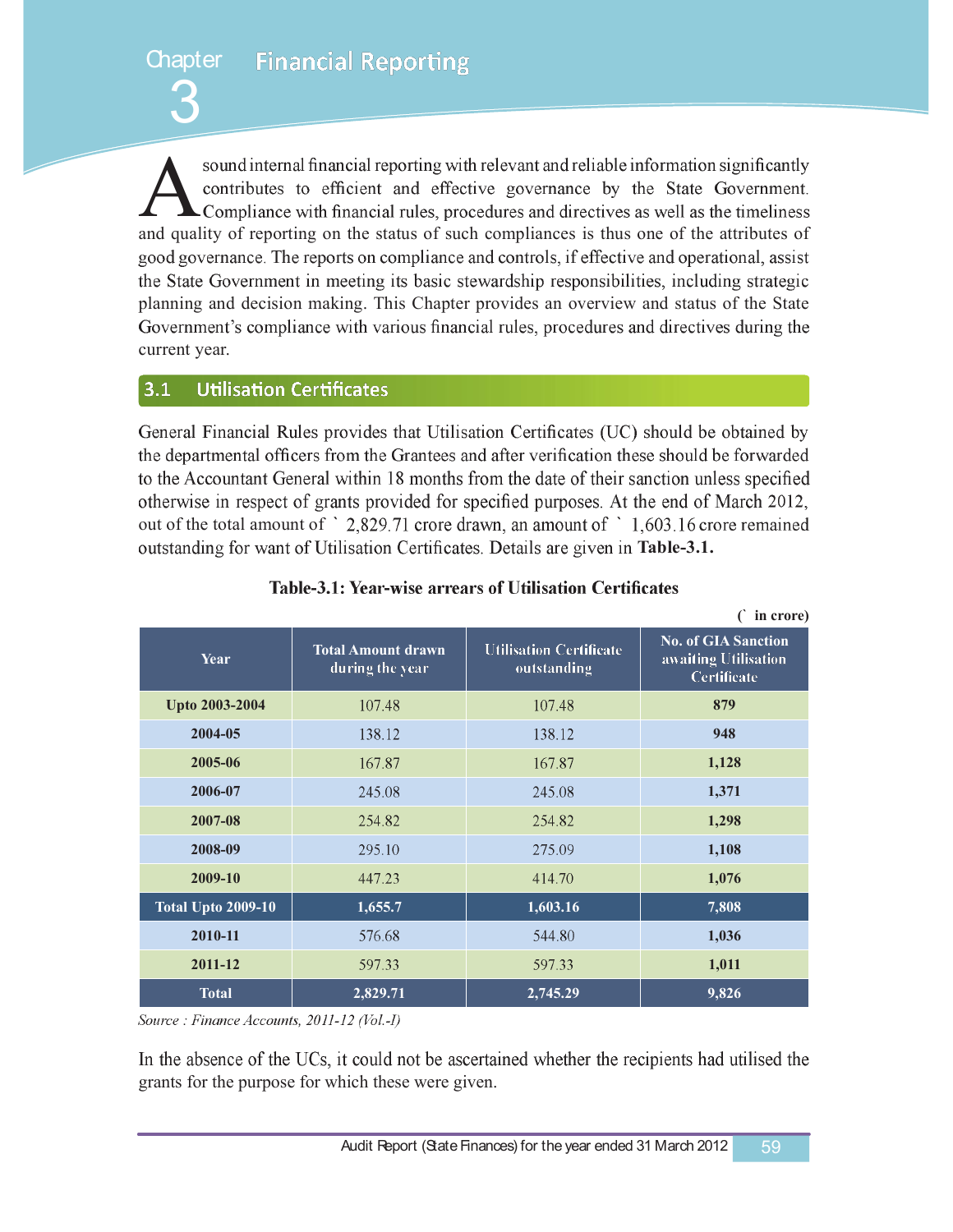### $3.2$ **Submission of Accounts**

In order to identify the institutions which attract audit under Sections 14 and 15 of the Comptroller and Auditor General's (Duties, Powers and Conditions of Service) Act, 1971, the Government/Heads of the Department are required to furnish to Audit every year detailed information about the financial assistance given to various institutions, the purpose of assistance granted and the total expenditure of the institutions.

The audit of accounts of the Mizoram Khadi Village Industries Board (MKVIB) upto 2010-11 was entrusted to the Comptroller and Auditor General of India under Section 19(3) of the Comptroller and Auditor General's Duties, Powers and Conditions of Service Act, 1971. However, the annual accounts for the year 2010-11, due for submission by June 2011, had not been furnished (March 2012).

In the absence of the annual accounts, proper account/utilisation of the grants and loans disbursed to the above mentioned Autonomous Body remained unverified. Reasons for non-preparation/submission of the accounts were, however, not been intimated to Audit (March 2012).

### **Departmental Commercial Undertakings**  $3.3$

The departmental undertakings of certain Government Departments performing activities of quasicommercial nature are required to prepare proforma accounts in the prescribed format annually showing the working results of financial operations so that the Government can assess their performance. The finalised accounts of departmentally managed commercial and quasi-commercial undertakings reflect their overall financial health and efficiency in conducting business. In the absence of timely finalisation of accounts, the investment of the Government remains outside the scrutiny of Audit/State Legislature. Consequently, corrective measures, if any, needed for ensuring accountability and improving efficiency cannot be taken in time. Besides, the delay in finalisation of accounts may also make the system vulnerable to fraud and leakage of public money.

The Heads of Department in the Government are to ensure that the undertakings prepare such accounts and submit the same to Accountant General for audit by 30 June each year. The proforma accounts in respect of State Trading Scheme and Mizoram State Transport were not prepared. As of March 2013, the position of arrears in preparation of proforma accounts of these two bodies and working results of Mizoram State Transport for the last three years is given in **Table3.2 and 3.3.**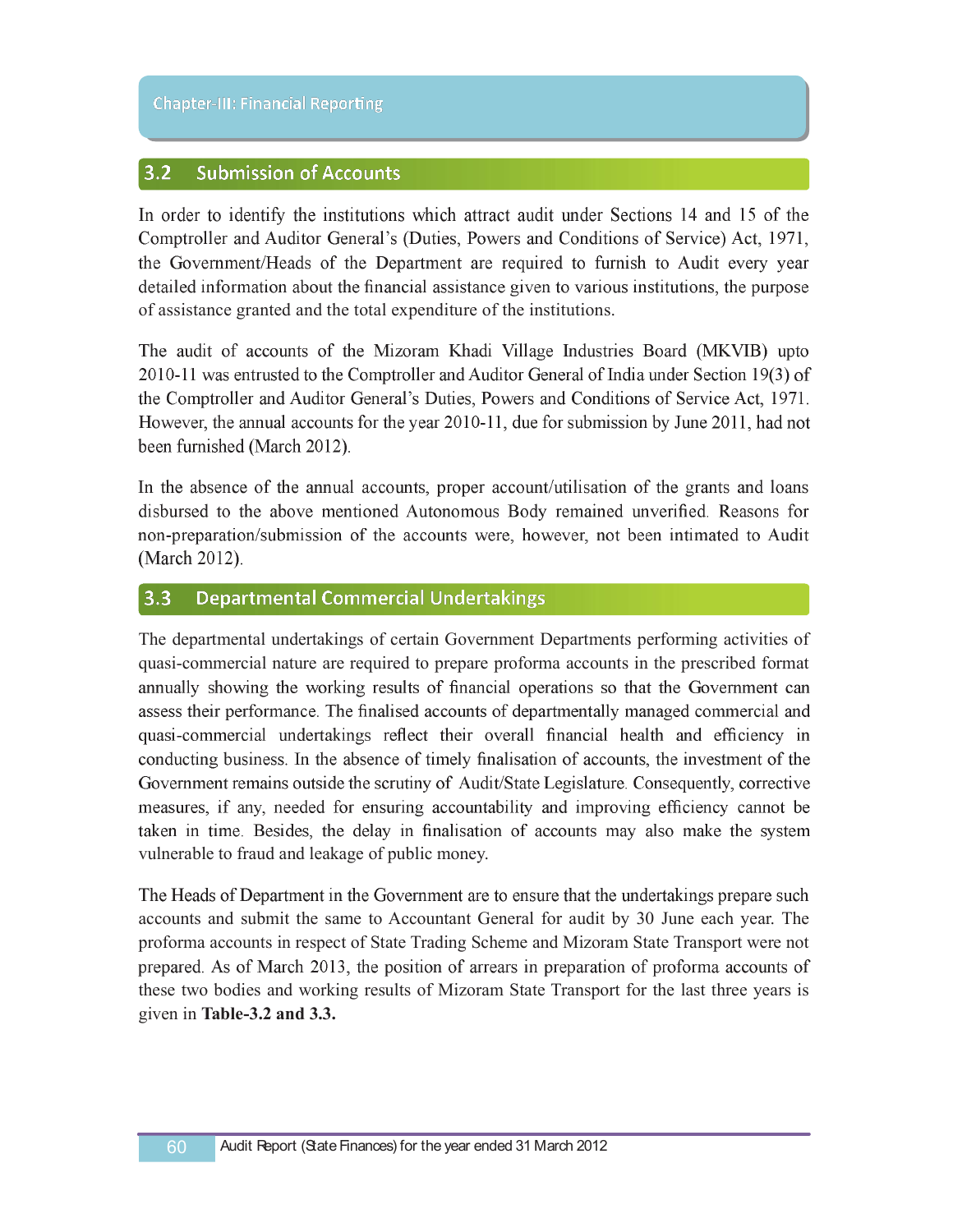**Table3.2: Finalisation of Accounts and Government Investments**

|                                                              | in crore)                            |                                              |                                                                   |                                                                                                                                                                                                                                              |  |  |  |
|--------------------------------------------------------------|--------------------------------------|----------------------------------------------|-------------------------------------------------------------------|----------------------------------------------------------------------------------------------------------------------------------------------------------------------------------------------------------------------------------------------|--|--|--|
| SI.<br>No.                                                   | Name of the<br>Undertakings          | <b>Accounts</b><br><b>finalised</b><br>up to | <b>Investment as per</b><br>the last accounts<br><b>finalised</b> | <b>Remarks/Reasons for Delay in preparation</b><br>of accounts                                                                                                                                                                               |  |  |  |
| <b>Department: Food, Civil Supplies and Consumer Affairs</b> |                                      |                                              |                                                                   |                                                                                                                                                                                                                                              |  |  |  |
| $\mathbf{1}$                                                 | <b>State Trading</b><br>Scheme       | $2003 - 04$                                  | 54.20                                                             | In spite of repeated reminders, reply<br>from the Department is awaited. Also no<br>information regarding working result was<br>furnished.                                                                                                   |  |  |  |
| <b>Department: Transport</b>                                 |                                      |                                              |                                                                   |                                                                                                                                                                                                                                              |  |  |  |
| $\overline{2}$                                               | Mizoram<br><b>State</b><br>Transport | $2001 - 02$                                  | 16.40                                                             | Proforma accounts for the period 2002-03<br>to 2006-07 furnished by the department had<br>been returned as the accounts did not tally<br>with the reconciled figures of Accountant<br>General, Revised accounts are awaited<br>(March 2013). |  |  |  |

# Table-3.3: Working Results of Mizoram State Transport

|            |                       |         |         | in crore) |
|------------|-----------------------|---------|---------|-----------|
| SI.<br>No. | <b>Description</b>    | 2009-10 | 2010-11 | 2011-12   |
| 1.         | Total revenue         | 1.98    | 2.31    | 2.14      |
| 2.         | Operating revenue     | 1.82    | 2.06    | 1.78      |
| 3.         | Total expenditure     | 12.89   | 20.96   | 19.87     |
| 4.         | Operating expenditure | 10.85   | 14.12   | 14.62     |
| 5.         | <b>Total loss</b>     | 10.91   | 18.65   | 17.73     |
| 6.         | <b>Operating loss</b> | 9.03    | 12.06   | 12.84     |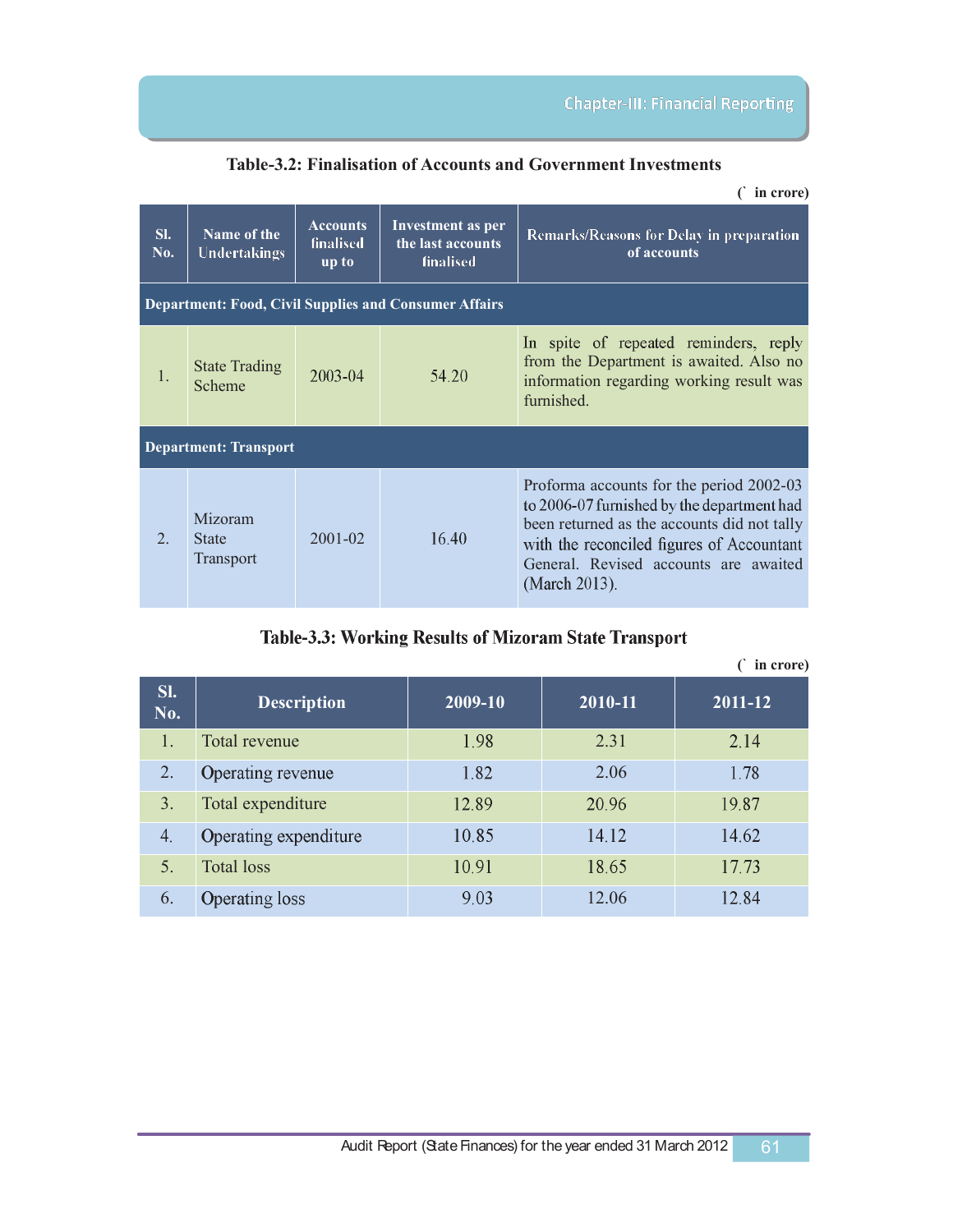#### $3.4$ **Conclusion and Recommendations**

## *Conclusion*

At the end of March 2012, out of the total amount of ` 2,829.71 crore drawn, an amount of ` 1,603.16 crore remained outstanding for want of Utilisation Certificates. The annual accounts of Mizoram Khadi Village Industries Board (MKVIB) for the year 2010-11, due for submission by June 2011, had not been furnished (March 2012). In the absence of the annual accounts, proper account/utilisation of the grants and loans disbursed to the above mentioned Autonomous Bodies remained unverified. Reasons for non-preparation/submission of the accounts were, however, not intimated to Audit (March 2012). In spite of repeated comments about the arrears in preparation of accounts of two Commercial Undertakings by the Comptroller and Auditor General of India in previous State reports, no improvement has been reported by the undertakings. In the absence of timely finalisation of accounts, the investment of the Government remained outside the scrutiny of the Audit/State Legislature. Consequently, corrective measures, if any, needed for ensuring accountability could not be taken in time.